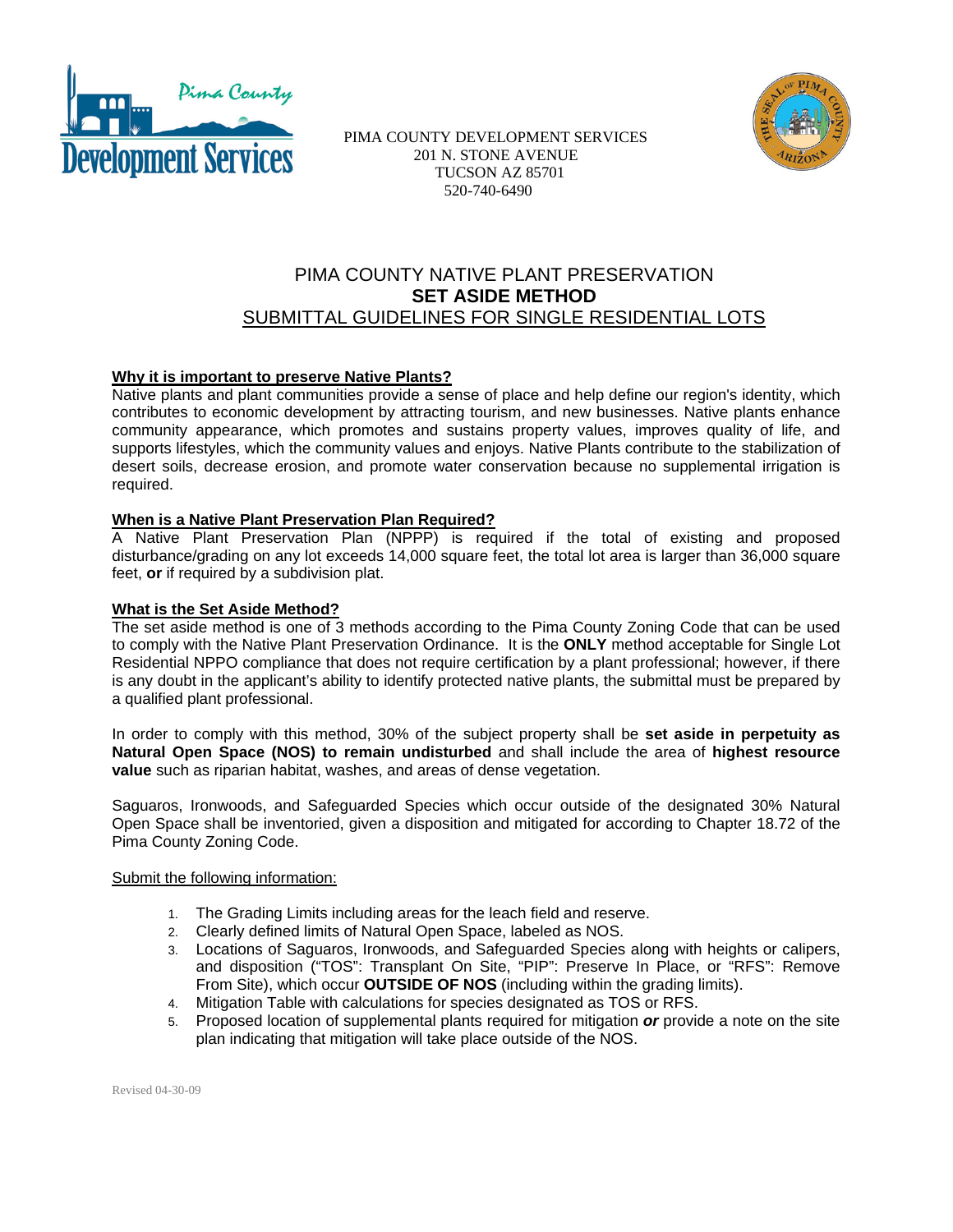Pima County Zoning Code - Native Plant Preservation Ordinance Chapter 18.72

| <b>TABLE 18.72.040-1B</b><br><b>ARIZONA SAFEGUARDED SPECIES*</b> |              |                  |                  |                               |  |  |  |  |  |  |
|------------------------------------------------------------------|--------------|------------------|------------------|-------------------------------|--|--|--|--|--|--|
| NO.                                                              | <b>GENUS</b> | <b>SPECIES</b>   | <b>VARIATION</b> | <b>COMMON NAME</b>            |  |  |  |  |  |  |
| E                                                                | Agave        | arizonica        |                  | Arizona agave                 |  |  |  |  |  |  |
| E                                                                | Amsonia      | kearneyana       |                  | Kearney's blue-star           |  |  |  |  |  |  |
| T                                                                | Asclepias    | welshii          |                  | Welsh's milkweed              |  |  |  |  |  |  |
| E                                                                | Astragalus   | cremnophylax     | cremnophylax     | Sentry milk-vetch             |  |  |  |  |  |  |
| T                                                                | Carex        | specuicola       |                  | Navajo sedge                  |  |  |  |  |  |  |
| E                                                                | Coryphantha  | scheeri          | robustispina     | Pima pineapple cactus         |  |  |  |  |  |  |
| T                                                                | Coryphantha  | robbinsorum      |                  | Cochise pincushion cactus     |  |  |  |  |  |  |
| T                                                                | Cycladenia   | humilis          | jonesii          | Jones cycladenia              |  |  |  |  |  |  |
| E                                                                | Echinocactus | horizonthalonius | nicholii         | Nichol's Turk's head cactus   |  |  |  |  |  |  |
| E                                                                | Echinocereus | triglochidiatus  | arizonicus       | Arizona hedgehog cactus       |  |  |  |  |  |  |
| E                                                                | Lilaeopsis   | schaffneriana    | recurva          | Huachuca water-umbel          |  |  |  |  |  |  |
| E                                                                | Pediocactus  | bradyi           |                  | Brady pincushion cactus       |  |  |  |  |  |  |
| T                                                                | Pediocactus  | sileri           |                  | Siler pincushion cactus       |  |  |  |  |  |  |
| E                                                                | Pediocactus  | peeblesianus     | peeblesianus     | Peebles Navajo cactus         |  |  |  |  |  |  |
| E                                                                | Purshia      | subintegra       |                  | Arizona cliffrose             |  |  |  |  |  |  |
| T                                                                | Senecio      | franciscanus     |                  | San Francisco Peaks groundsel |  |  |  |  |  |  |
| E                                                                | Spiranthes   | delitescens      |                  | Canelo Hills ladies' tresses  |  |  |  |  |  |  |

\* As approved by the Department of the Interior in compliance with the Endangered Species Act of 1973

(Ord. 1998-39 § 1 (part), 1998)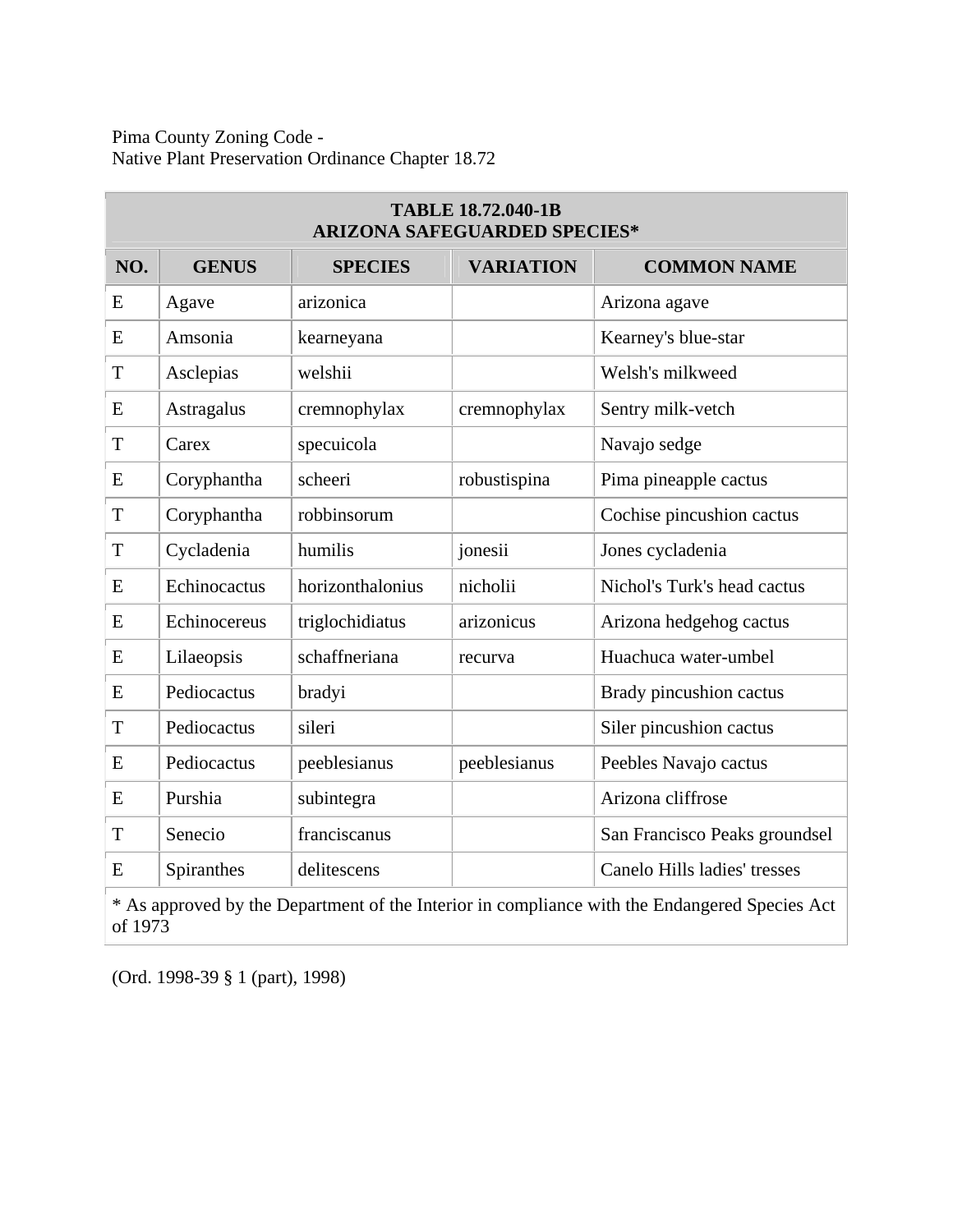



- **Superimpose all saguaros, ironwoods and safeguarded species located OUTSIDE of the Natural Open Space (NOS), in ink, on a COPY of the grading plan, including specimens within the grading limits.**
- **Provide the heights/calipers, and the intended disposition of each individual:** 
	-
	- o **"PIP": Preserved In Place**  o **"TOS": Transplanted On Site**
	- o **"RFS": Removed From Site**
	- o **"MIT": Mitigation Planting**
- □ Show intended location for each transplanted specimen, as well as any mitigation plantings required.
- □ Information on the species <u>may</u> be provided in a table, with references to individual plants.
- **Clearly define the limits and area of the Natural Open Space (NOS)**